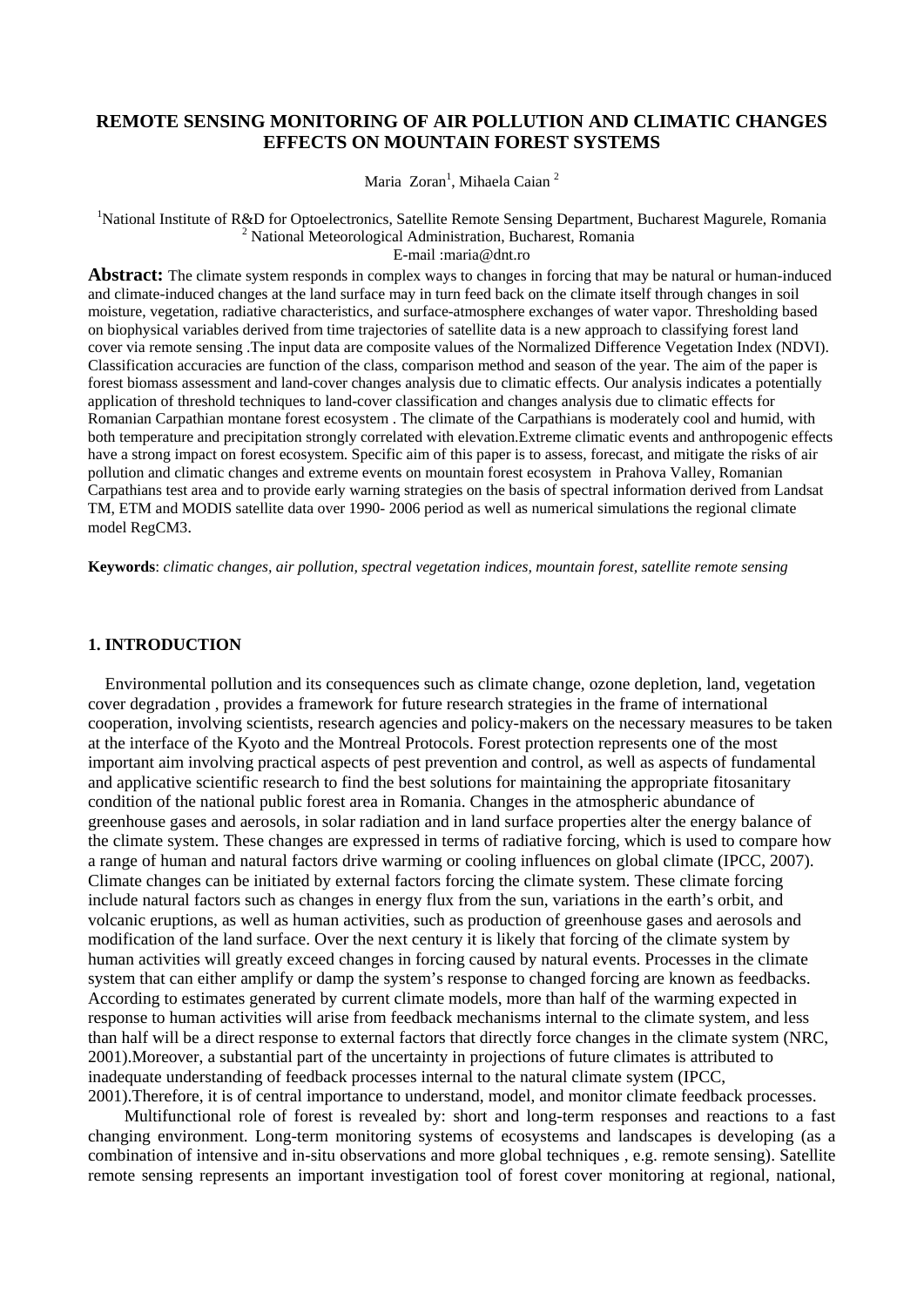and global scales, based on building spectral databases, global large datasets, refining validation, calibration procedures in multi-source, multi-temporal environment. The accelerating impact of the available enabling technologies is very important in Earth's features extraction, interpretation by digital image processing, pattern recognition and features identification.

# **2.BIOPHYSICAL INFORMATION FROM SATELLITE DATA**

 In remote sensing data analysis, the estimation of biophysical parameters is of special relevance in order to understand better the environment dynamics at local and global scales. For instance, remotely sensed images can be used to estimate forest parameters: defoliation, biomass, leaf area index, water content, pollution, and chlorophyll concentration. In order to relate the image acquired by the satellite sensor to biophysical parameters, model-based estimation algorithms are commonly used. Two different approaches can be considered. In physical modeling, predefined direct models of the estimated biophysical parameters are adopted. These models are designed to account for all parameters affecting the radiometric characteristics of the remote sensing data, such as atmospheric conditions, sun angle, sensor gain and offset, and viewing geometry.In empirical modeling, regression techniques are commonly developed. These techniques relate the remotely sensed data with the investigated biophysical parameter according to interpolation methods applied over a training set constituted by pairs of in situ measurements and collected radiances.

Forest vegetation land cover can be mapped directly at different scales from the apparent brightness measured by satellite imagery in several spectral bands. The reflectance  $(\rho)$  from satellite images is:

$$
\rho = \left[ \pi (L_{sat} - L_d) / \tau_v \right] / \left[ (E_0) \cos \theta \tau_z + E_d \right] \tag{1}
$$

where: Lsat = spectral radiance at satellite, Ld = upwelling atmospheric radiance,  $\tau_v$  = atmospheric transmittance along the target–sensor path,  $\tau_z$  = atmospheric transmittance along the sun–target path, Eo = exoatmospheric solar spectral irradiance, cos  $\theta$  = cosine of the solar zenith angle, and Ed = scattered downwelling spectral irradiance. Some of these variables can be derived from satellite images themselves or from published data (Moran et al, 1992). A more realistic interpretation of path transmittances would be to assume a Rayleigh scattering atmosphere, with  $\tau_z$  and  $\tau_y$  defined as:

$$
\tau_z = e^{-\tau_r} / \cos \theta_z \qquad \text{and } \tau_v = e^{-\tau_r} / \cos \theta_v \tag{2}
$$

Optical thickness for such an atmosphere is defined as:

$$
\tau_r = 0.008569\lambda^{-4} (1 + 0.0113\lambda^{-2} + 0.00013\lambda^{-4})
$$
\n(3)

Where  $\lambda$  is wavelength, Ed is calculated for a Rayleigh atmosphere from the radiative transfer code (RTC) 6S (Song et al, 2001). While optical bands of satellite sensors are very useful for assessment of forest vegetation cover health and seasonal changes, thermal infrared bands are providing information regarding forest system dynamics. The assessment of biophysical parameters via the analysis of remote sensing data for forested areas plays a fundamental role for estimation of: biomass concentration and soil moisture content, which represents a key parameter in environmental studies characterized by the soil–vegetation– atmosphere system. Forest cover dynamics is studied by means of vegetation indices (VIs) developed based on combinations of two or more spectral bands, using radiance, surface reflectance (r), or apparent reflectance (measured at the top of the atmosphere) values in the red (R), and the near infrared (NIR) spectral bands . This study used NDVI extressed as:

$$
NDVI = (\rho_{NIR} - \rho_R) / (\rho_{NIR} + \rho_R)
$$
\n(4)

## **3. STUDY AREA AND DATA USED**

Prahova Valley, test area is located in Southern Carpathian Mountains (45.40N and 45.38N, 25.65E and 26.31E).The investigations were focused on the analysis of forest biophysical parameters and spatiotemporal changes in relation with climatic and anthropogenic changes extracted from satellite data: Landsat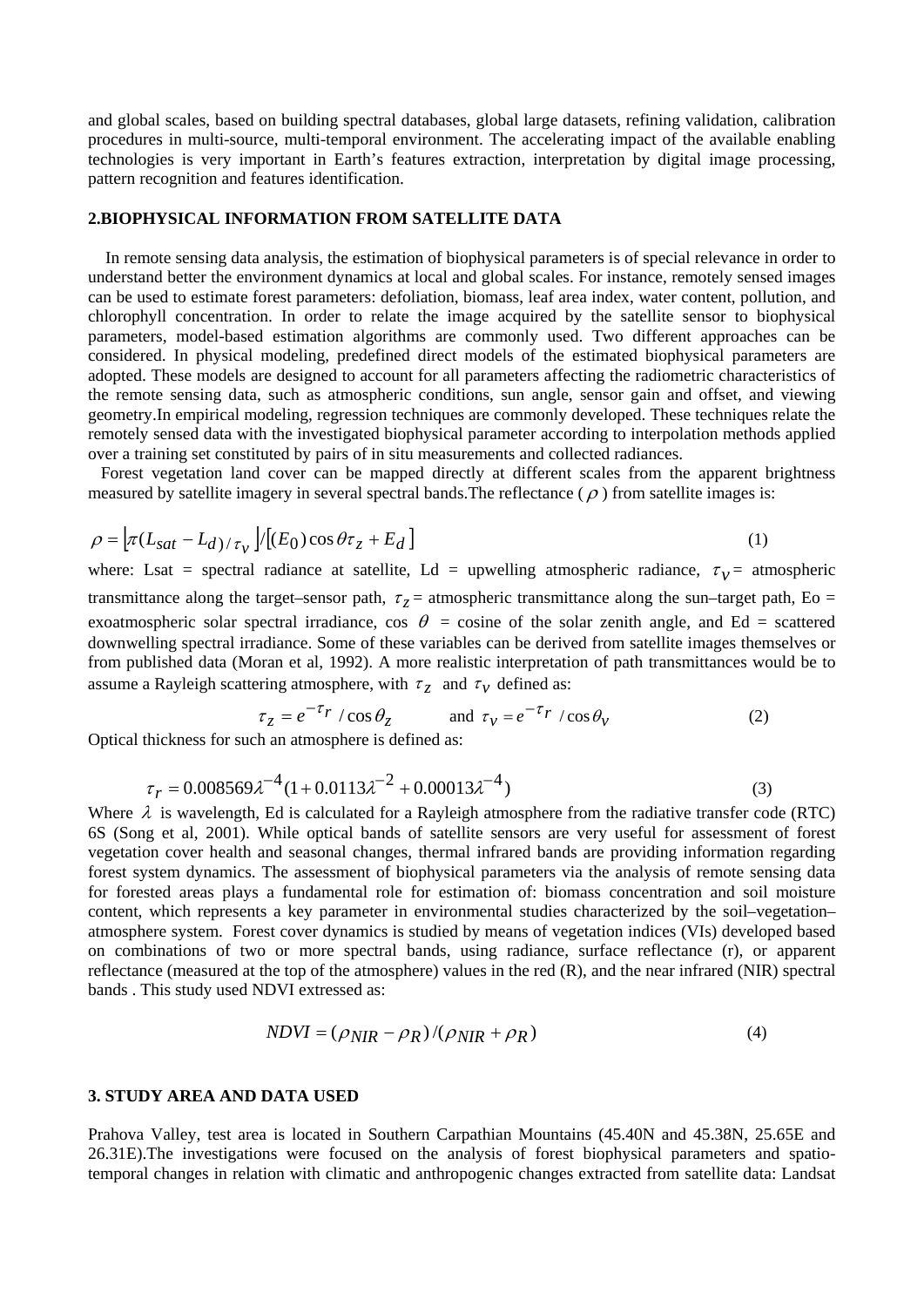TM 12/04/1990, and 23/05/2000 and Landsat ETM 10/07/2006 as well as MODIS TERRA and AQUA data for ten years period till September 2006. Data were digitally processed and classifieds with ENVI 4.1, ILWIS 3 and IDL softwares.The images were geometrically corrected to fit a topographic map with a scale of 1:50 000, on which vectors were digitized for the subsequent geocoding of the satellite images.

# **4.METHODOLOGY**

 Satellite data were digitally processed and classifieds with ENVI 4.3 ,ILWIS 3 softwares.The vegetation indices are calculated from Earth Observation satellite taking into account jointly the features of vegetation responsible for reflection in various bands and combining this information from several spectral bands. Difference Vegetation Index (NDVI) is well known and widely used for vegetation monitoring on a global and local scale (Nackaerts, 2005).Weakness of NDVI is its sensitivity to atmospheric effects. Thresholding based on biophysical variables derived from time trajectories of satellite data is a new approach to classifying forest land cover via remote sensing .The input data are composite values of the Normalized Difference Vegetation Index (NDVI). Associated with these values are radiances in three thermal bands that are used to estimate surface temperature. The classification algorithm, accepts mean growing-season NDVI, mean growing-season near-infrared radiance, NDVI amplitude and surface temperature as input parameters for the composite NDVI and surface temperature data. The units recognized are broad life-form vegetation classes, such as evergreen needle leaf forest, evergreen broadleaf forest, shrubs, etc. Classification accuracies are function of the class, comparison method and season of the year. Our analysis indicates a potentially application of threshold techniques to land-cover classification and changes analysis due to climatic effects for Romanian Carpathian montane forest ecosystem.

 The primary tools to study climate changes are the coupled global (GCMs ), regional nested models and the transient climate-change simulations obtained when those models are run with projected anthropogenic forcing. Regional Climate Models (RCMs) offer a better understanding of feedbacks between climate and mountain forest systems for the assessment of climate change and anthropogenic effects impacts. RegCM3 used in this study offers higher spatial resolution allowing simulations for greater topographic complexity and finer-scale atmospheric dynamics, very useful for regional impact studies. However, Gems and RCMs are subject to various errors. The climate quality simulated by regional models depends on the internal dynamics and physics of the regional model and also on the quality of the driving data at the lateral boundaries. In spite of the errors in climate models, climate-change signal is usually evaluated as differences between future and current simulated climates and is based on the assumption that systematic errors in the underlying model may partially cancel between the current and future simulations.

# **4.RESULTS**

 To evaluate the impacts of the management practice on biophysical properties of the mountain forest system, a set of biophysical variables were estimated from Landsat TM and ETM+ and MODIS data. The data included vegetation indices, surface broadband albedos. To study climatic and anthropogenic impacts ,several classifications of forest vegetation over tested area have been done (see Figure 1). Image pairs of the same vegetation index, for subsequent years, were subtracted producing continuous maps indicating areas of change. Statistical analysis was carried out to see if there is a correlation between the two sets of output.

 The analysis of different classifications over selected test area have shown mountain forest changes due to high levels of atmospheric pollution mainly close of main road traffic and some local industries, air masses dynamics at local and regional level as well as due to deforestation for land-use conversion, insect and disease epidemics. This type of digital change detection has the advantage of (1) being repeatable; (2) facilitating the incorporation of biophysically relevant features from the visible, infrared and microwave parts of the electromagnetic spectrum ; and (3) requiring relatively low operational costs.

 Forest cover has also a great impact on local mountain climate. In this paper we studied the sensitivity of projected climate-change signal, associated with the annual and monthly climatology of various surface forest fields and pollution (dray and wet deposition,  $CO_2$ ,  $SO_2$ ,  $CO$ -organic carbon, BC-black carbon, dust).

Based on meteorological data and regional climatic model RegCM3 simulations have been analized changes in temperature and precipitation regime in association with aerosols circulation and dynamics. Was demonstrated: 80% of total direct radiation is absorbed by forest cover, comparative with non-forested areas daily temperature is lower in forested areas and greater during night time, while humidity is higher in